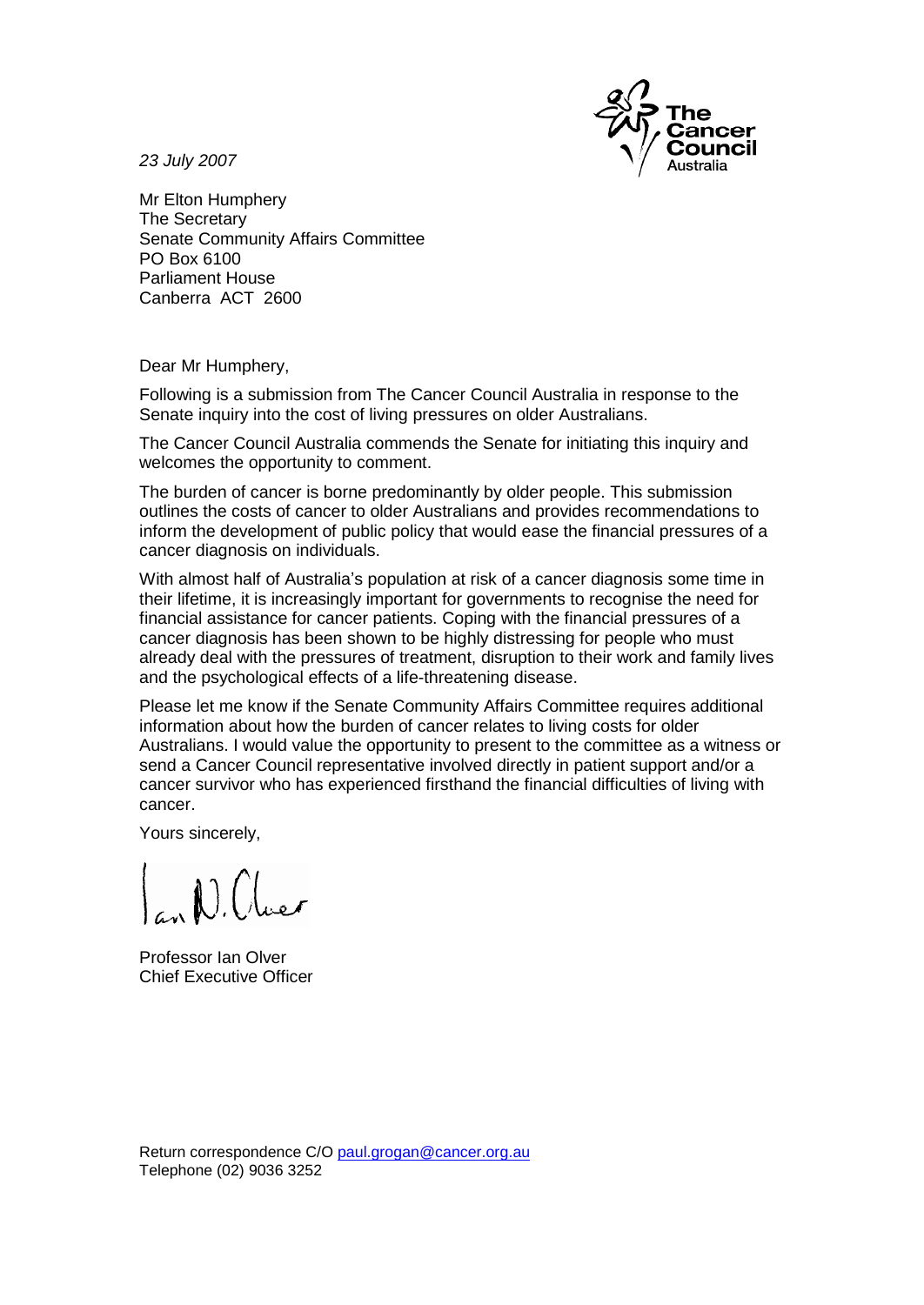# **Cancer and older people**

- Of people diagnosed with cancer in Australia (excluding non-melanoma skin cancers), 57.2 per cent are aged 65 and over;
- Cancer becomes more costly to treat as people age;
- Lifetime risk of cancer by age 85 in Australia is one in two in men and one in three in women.

## **Key findings: cancer burden on individuals**

- Households are bearing almost the same proportion of the cost of cancer as the government;
- For survivors, cancer becomes a chronic illness, sometimes with long term after-effects (lymphoedema, disability etc.) that require treatment and monitoring in themselves;
- Income support arrangements are not meeting demonstrated cancer patients needs (e.g. reports from cancer survivors that it is difficult for them to meet Centrelink eligibility criteria to receive a sickness or disability allowance);
- Although the Australian Prudential Regulation Authority allows the early release of superannuation payments on medical or compassionate grounds, in many cases cancer patients must go to court to obtain the release of funds from individual fund managers. In some cases, people have died before the funds could be released.

## **Policy recommendations**

- Easier criteria and clearer guidelines for access to income support;
- Better employer support via extended sick leave entitlements;
- A national overhaul of the patient travel and accommodation assistance schemes, including substantial increase in subsidy and streamlining of bureaucratic processes;<sup>\*</sup>
- Improved access to superannuation on compassionate grounds for people with advanced cancer;
- Improved subsidies for breast prostheses, lymphoedema sleeves, specialised aids/feeding supplements and other aids and equipments.

See separate Cancer Council submission to Senate inquiry into PATS, available at: [http://www.aph.gov.au/Senate/committee/clac\\_ctte/pats/submissions/sublist.htm](http://www.aph.gov.au/Senate/committee/clac_ctte/pats/submissions/sublist.htm) (sub #109)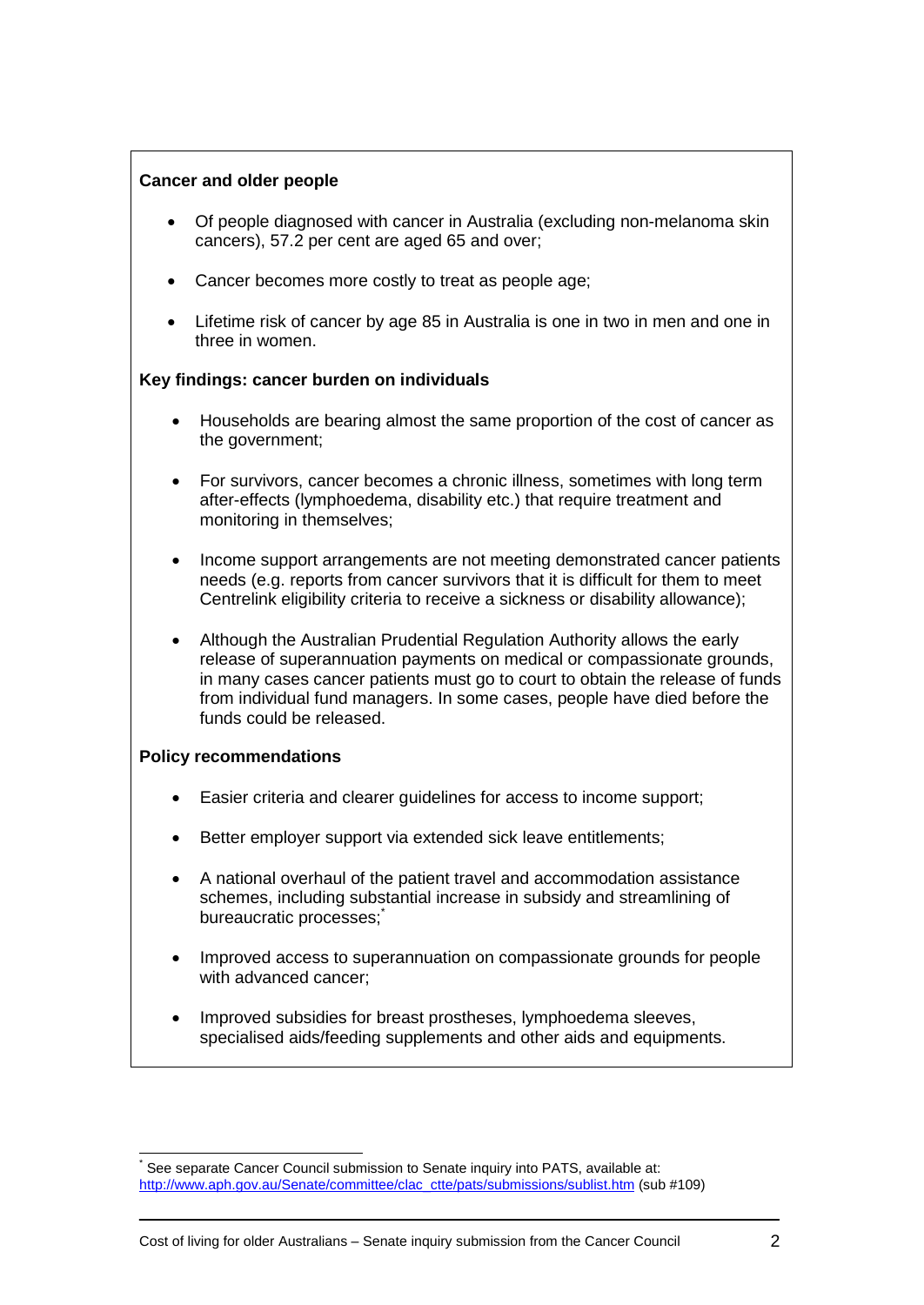#### **Overview**

Of people diagnosed with cancer in Australia (excluding non-melanoma skin cancers), 57.2 per cent are aged 65 and over, compared with 32.6 per cent in the 45- 64 year age group and 9.4 per cent in the 15-44 year age group.<sup>1</sup>

Cancer also becomes more costly to treat as people age, with health system expenditure peaking in the 45-64 year age group for females and 65-74 years for males. As research commissioned by The Cancer Council NSW and conducted by Access Economics shows, individuals diagnosed with cancer also bear a heavy financial burden in out-of-pocket costs.

Given the high personal cost of cancer, and new data showing that the risk of a cancer diagnosis by age 85 is one in two for males and one in three for females, any study into financial stress incurred by older Australians must view support for people with cancer as a priority issue.

#### **Cancer: a growing health burden**

The burden of cancer in Australia is increasing, with 106,000 new cases (excluding non-melanoma skin cancers) and 39,200 cancer deaths in 2006. The average age of new cases of cancer is 66 years, and the average age of cancer deaths is 72 years.<sup>1</sup> The most common cancers for those in the over 65 age group are prostate, colorectal, lung, breast and melanoma.<sup>2</sup>

Approximately 60% of people diagnosed with cancer can now expect to survive their disease. $3$  As such, issues of survivorship, including the implications of coping financially with life after cancer are gaining in prominence. On the other hand, premature mortality can have a long-term financial impact on the household of the person with cancer, particularly if the person with cancer was the primary breadwinner

## **Access Economics report into the cost of cancer**

The Cancer Council NSW commissioned Access Economics to undertake a systematic analysis of the nature and extent of the financial impact of cancer on individuals and society in NSW.<sup>4</sup> The report focused on a select list of 13 cancers or cancer groups, based on the cancers with the highest levels of incidence, deaths and costs. As there is no statutory retirement age in Australia, this report categorised people for historical reasons; as either a child (0 to 14 years), working age (between 15 and 64 years), or in the older age group of over 65 years.

Access Economics found that households on average bear 41% of the total financial cost of cancer. Governments pay approximately 42% of these costs; with society taking up the remaining portion. The lifetime financial cost of cancer faced by households for each person diagnosed in 2005 includes the following costs:

- A reduction in income (for example, lost productivity and carer costs); and
- An increase in out-of-pocket expenses including health costs and other financial costs.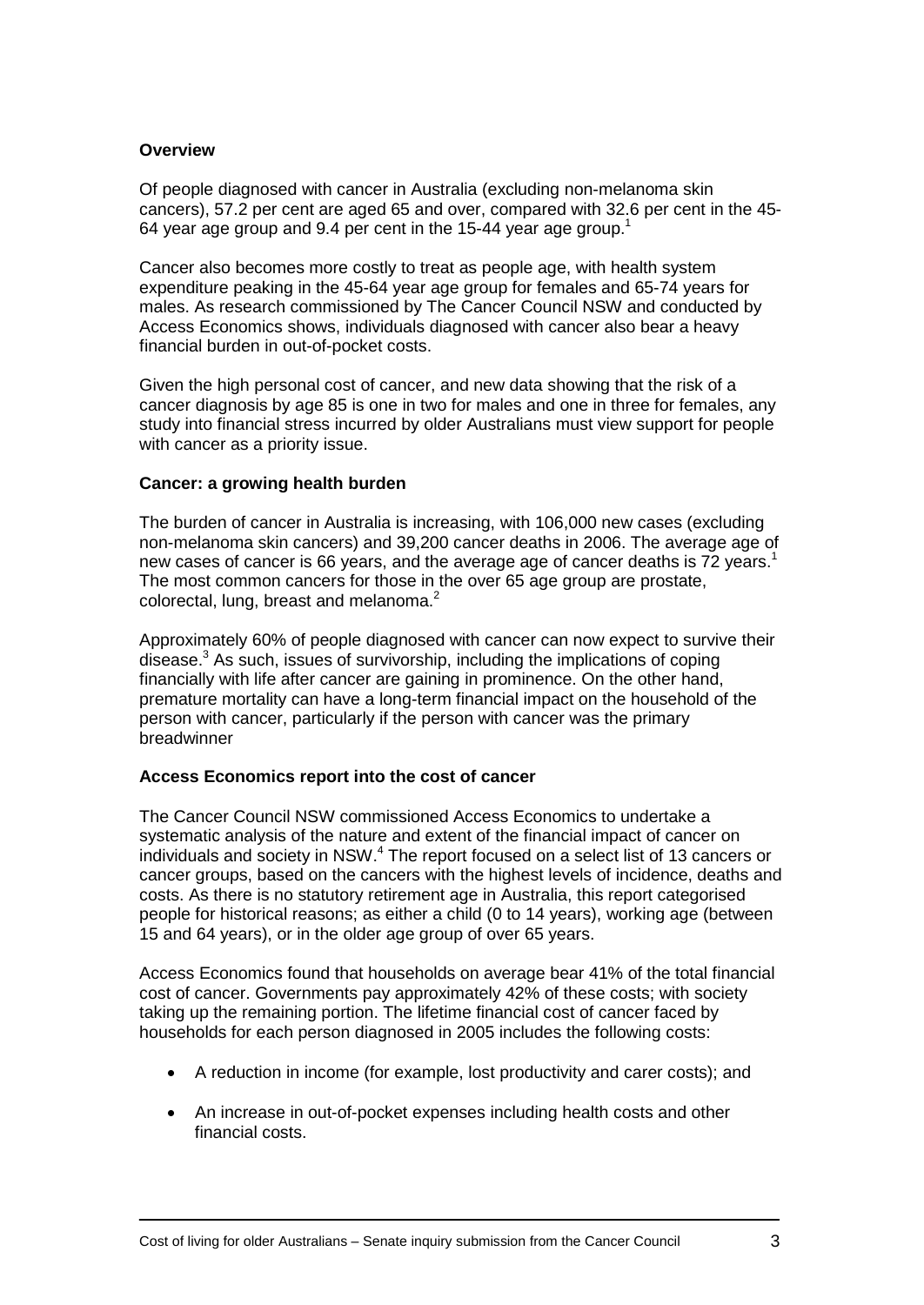**Lifetime financial cost of cancer faced by households, with a cancer patient over 65 years of age.\***

|                        | \$Per person, 65+ years |                | ei |
|------------------------|-------------------------|----------------|----|
|                        | <b>Males</b>            | <b>Females</b> | a١ |
| <b>Type of Cancer</b>  |                         |                | y( |
| Melanoma               | 5,300                   | 5,200          | in |
| Colorectal             | 11,600                  | 9,600          | s  |
| Prostate               | 15,300                  |                | \$ |
| <b>Breast</b>          | 10,200                  | 9,100          |    |
| Lung                   | 14,600                  | 12,000         | Т  |
| Non-Hodgkins           | 12,900                  | 11,700         | g  |
| Lymphoma               |                         |                | th |
| Leukaemia              | 14,200                  | 11,400         | tc |
| <b>Bladder</b>         | 10,800                  | 11,500         | C( |
| Kidney                 | 11,100                  | 8,900          | pı |
| Stomach, liver and     | 13,500                  | 10,300         | o۱ |
| pancreatic             |                         |                | tr |
| Uterine, ovarian,      |                         | 9,800          | s  |
| cervical               |                         |                | m  |
| <b>Brain</b>           | 17,500                  | 13,800         | e: |
| Head, neck,<br>thyroid | 14,000                  | 9,200          | in |
| Other                  | 16,300                  | 15,700         | Т  |
| All                    | 13,400                  | 10,600         | b١ |

\*Most common cancers listed first. Note: these are with cancer <sup>ñ</sup> some cancers are rare, e.g. breast lifetime expected costs if a person was diagnosed cancer in males.

For people aged younger than 65 years, the lifetime financial cost of cancer is higher for males than females, because of the difference in expected lifetime earnings, however this effect disappears from 65 onwards. On average, the household of a male over 65 years with cancer can expect to face \$13,400 in costs related to his disease; a female of the same age can expect to pay an average of \$10,600 (see table).

The most expensive cancers for the older age group are brain, lung and prostate cancer. Of these costs, a person with cancer can expect to pay an average of \$5,000 in health care costs (medical gap payments, pharmaceutical products etc.) and an average of \$3,900 in other out-of-pocket expenses such as transport, communication, equipment, specialised clothing, respite care and home modifications. For older Australians, it is expected that the bulk of the costs are incurred in the first year of diagnosis and treatment.

The average personal income for an Australian between 50 to 69 years who is not in the workforce is only \$16,600 per year. More than half of younger retirees (between 50 and 54 years) have incomes of less than \$10,000; this suggests that forced retirement through ill

health is a factor in this group.<sup>5</sup> The costs incurred from cancer treatment by those who are retired are considerable compared to the average amount of income received.

The Access Economics report also found that the proportion of health-care costs borne by households can be as high as 32% and 20% of the total cost of medical<br>treatment (for prostate and breast cancer respectively). This is mainly because these<br>cancers use more GP and specialist services and more phar treatment (for prostate and breast cancer respectively). This is mainly because these thus individuals contribute more in the form of gap and co-payments.

## **Transport and other out-of-pocket expenses**

Community consultation and research by the Cancer Council has revealed issues regarding the cost of cancer for specific groups – such as those in rural and regional areas, or those that live in under-serviced urban areas. The cost of travel to hospital has a major financial impact for many cancer patients. A recent AIHW report showing regional Australians have higher rates of cancer incidence and mortality has underlined access to health issues faced by those in non-metropolitan areas.<sup>6</sup>

The changes in the way health services are delivered have placed an increasing reliance on transport as a key component of the health system. These changes include early discharge policies,<sup>7</sup> increased ambulatory and day-surgery procedures,<sup>8</sup> a decline in the number of doctors in regional areas, $<sup>8</sup>$  and the decrease in the number</sup> of GPs who make home visits.<sup>9</sup>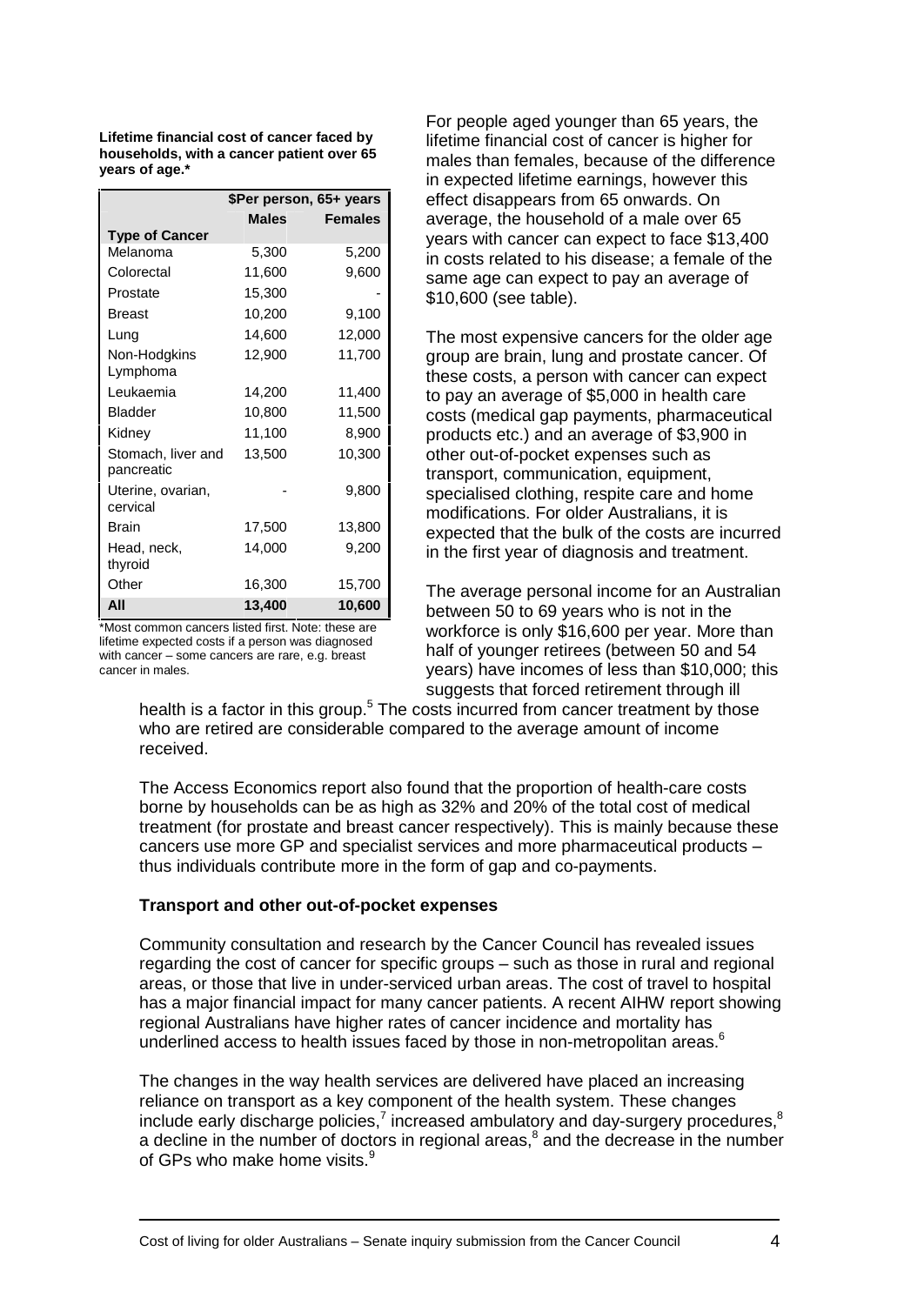The nature of cancer treatments, often requiring repeated schedules of treatment at specialist cancer centres results in considerably higher costs to cancer patients. For those undergoing radiotherapy, a typical course of treatment usually involves a round trip to the treatment centre every weekday, for six weeks. For a patient living 99 km from a treatment centre, this would entail a costof at least \$30 per day when using private transport, amounting to a total up-front cost of \$890 for the entire course of treatment. Under current government patient transport scheme rules in most states, a rebate could not be claimed for this travel.

The Cancer Council Australia in conjunction with the Clinical Oncological Society of Australia has called for a whole-of-government commitment to boosting the funding and efficiency of patient travel and accommodation assistance schemes in order to reduce inequities in cancer care outcomes.

Cancer Council research has also revealed cost burdens for women who have undergone mastectomy who pay up to \$500 every two years to have their prostheses replaced and to purchase accompanying clothing. The costs are double for those who underwent bilateral mastectomy. Similar problems are faced with cancer patients who are required to purchase lymphoedema garments (approximately \$600 per annum), and parenteral nutrition supplies (\$300 per month). Although government subsidies are theoretically available to assist with some of these items, there are reported problems with access and are only available to those on a very low income (perhaps specify the cut-off for PADP in NSW as an example). Several consumer groups have been calling for enhanced government assistance schemes to increase the availability and affordability of these items for cancer patients.

## **Financial assistance program**

In acknowledgement of the financial hardship often faced by patients, Cancer Councils in several states have introduced a financial assistance program. The program provides once only assistance to cancer patients for items such as utility bills, pharmaceutical costs, car repairs and registration, home modifications, council rates, wigs and prostheses, as well as food and cab vouchers. To put this in context, over a ten month period, The Cancer Council NSW provided assistance to over 660 people, at a total cost of \$250,000. These were people that were unable to receive adequate assistance from government departments.

While these programs provide a much-needed immediate response to people in financial crisis, they cannot substitute for a public policy response to the additional costs of living faced by older Australians who have cancer.

## **Conclusion**

The financial burden of cancer is a hidden cost of the disease. Many cancer patients and their families are dealing with the financial implications of their illness at a time of exceptional stress. On average, older Australians with cancer can expect to pay around \$11,000 in out-of-pocket expenses and lost income over the course of their disease.

For older Australians on a pension or fixed income, many of these costs are overwhelming. The Cancer Council Australia calls on the government to recognise the financial burden faced by cancer patients and the ongoing implications of this, including: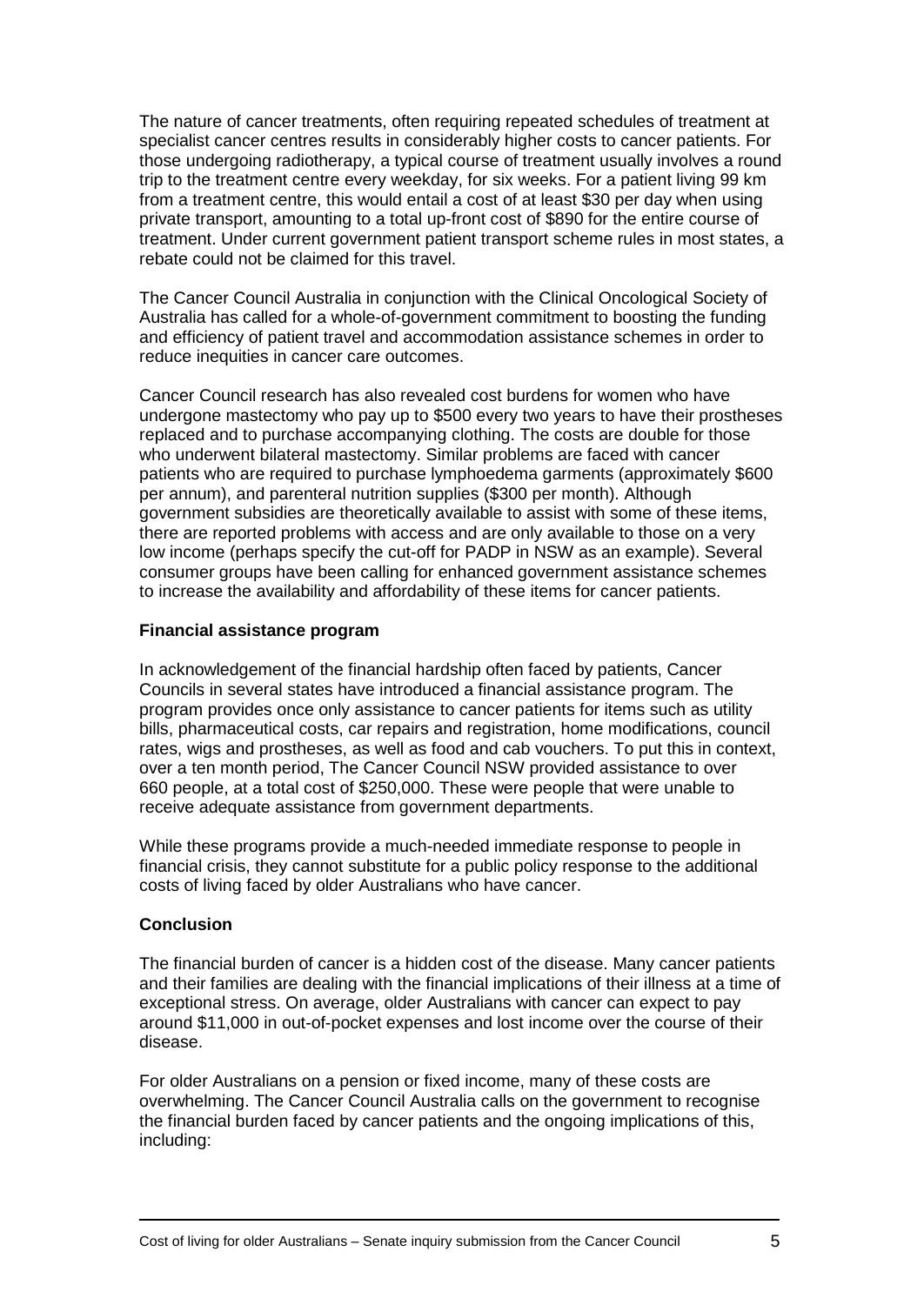- $\bullet$  That households are bearing almost the same proportion of the cost of cancer as the government;
- That for survivors, cancer becomes a chronic illness, sometimes with long  $\bullet$ term after-effects (lymphoedema, disability etc.) that require treatment and monitoring in themselves;
- That income support arrangements don't appear to be well-geared to cancer patients needs. For example, there have been reports from cancer survivors that it is difficult for them to fit the Centrelink eligibility criteria to receive a sickness or disability allowance; and
- Although the Australian Prudential Regulation Authority allows the early release of superannuation payments on medical or compassionate arounds.<sup>10</sup> cancer patients often must go to court to obtain the release of these funds from individual fund managers. In some cases, people have died before the funds could be released.

The Cancer Council believes that no-one  $-$  regardless of income  $-$  who is undergoing treatment for cancer should be financially burdened as an consequence of their diagnosis. We believe that assistance schemes should be available for all cancer patients to cover the associated costs of their medical treatment and out-of-pocket expenses. In addition, policies regarding welfare and disability payments should adequately address the financial burden faced by those with life-threatening forms of cancer.

Both state and federal governments have a responsibility to address the above issues and alleviate these cost burdens on cancer patients and their families by implementing:

- Easier criteria and clearer guidelines for access to income support;
- Better employer support via extended sick leave entitlements;
- A national overhaul of the patient travel and accommodation assistance schemes, including substantial increase in subsidy and streamlining of bureaucratic processes;
- Easier access to superannuation on compassionate grounds for those with advanced disease;
- Improved subsidies for breast prostheses, lymphoedema sleeves, specialised aids/feeding supplements and other aids and equipments.

As cancer is expected to affect almost every household across Australia, the financial burdens imposed by this disease must be addressed in order to fulfil the expectations of a healthy and content retirement.